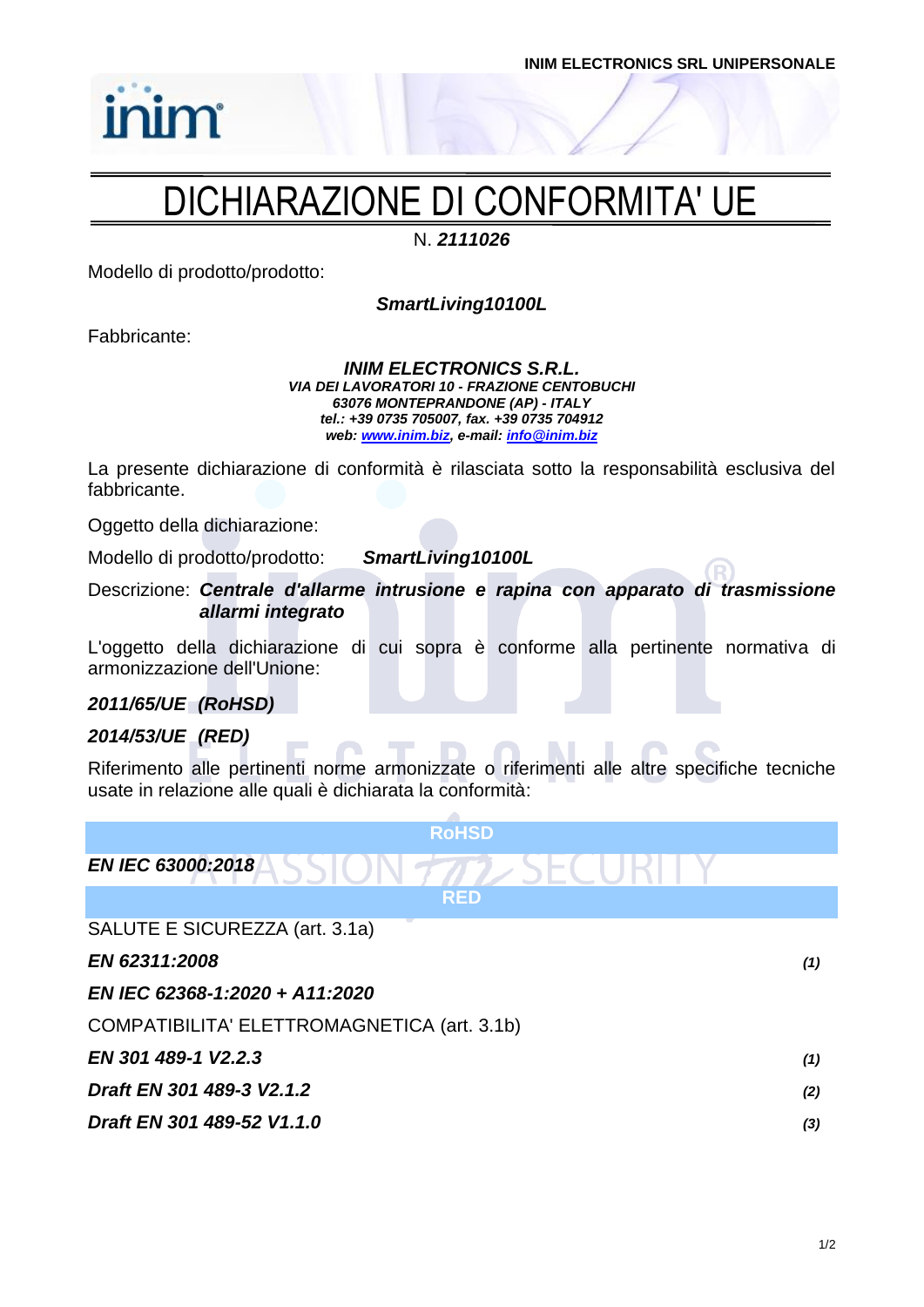| USO EFFICACE ED EFFICIENTE DELLO SPETTRO RADIO (art. 3.2) |       |
|-----------------------------------------------------------|-------|
| EN 300 220-2 V3.1.1                                       | (2)   |
| EN 300 330 V2.1.1                                         | (4)   |
| EN 301 511 V12.5.1                                        | $(3)$ |
| EN 301 908-1 V13.1.1                                      | (5)   |
| EN 301 908-2 V13.1.1                                      | (5)   |
| EN 301 908-13 V13.1.1                                     | (6)   |
| ALTRI REQUISITI ESSENZIALI (art. 3.3)                     |       |

### *NON APPLICABILE*

L'oggetto della dichiarazione di cui sopra è anche conforme alle seguenti norme:

| EN 50131-1:2006 + A1:2009 + A2:2017 + A3:2020 |     |
|-----------------------------------------------|-----|
| EN 50131-3:2009                               | (7) |
| EN 50131-6:2017                               | (7) |
| EN 50131-10:2014                              | (7) |
| EN 50136-1:2012 + A1:2018                     |     |
| EN 50136-2:2013                               | (7) |
| EN 61000-6-3:2007 + A1:2011                   |     |
| EN 50130-4:2011 + A1:2014                     |     |
| EN 50130-5:2011                               |     |
| CEB T 031:2017 + A1:2018                      | (7) |
| con le seguenti prestazioni:                  |     |
| Grado di sicurezza:                           | (7) |
| <b>Classe ambientale:</b>                     |     |
| Categoria ATS:<br>SP6 o DP4                   | (7) |
|                                               |     |

Note:

*(1) Applicabile quando l'oggetto della dichiarazione è collegato a moduli GSM/GPRS/2G/3G/4G(LTE) o SRD o lettori RFID o tastiere che includono lettori RFID;*

*(2) Applicabile quando l'oggetto della dichiarazione è collegato a SRD;*

*(3) Applicabile quando l'oggetto della dichiarazione è collegato a moduli GSM/GPRS/2G/3G/4G(LTE);*

*(4) Applicabile quando l'oggetto della dichiarazione è collegato a lettori RFID o tastiere che includono lettori RFID;*

*(5) Applicabile quando l'oggetto della dichiarazione è collegato a Nexus/3GP o Nexus/4GP o loro varianti;*

*(6) Applicabile quando l'oggetto della dichiarazione è collegato a Nexus/4GP o sue varianti;*

*(7) Sono obbligatorie impostazioni specifiche in fase d'installazione: seguire attentamente le istruzioni riportate nei manuali.*

*Grado di sicurezza e categoria ATS dipendono dalla configurazione della centrale: qui vengono indicati i valori massimi raggiungibili. Per raggiungere la conformità al grado di sicurezza 3 della EN 50131-6 è necessario installare un alimentatore esterno di grado 3. In assenza di tale componente il grado di sicurezza è 2.*

*Monteprandone, 10/11/2021* Firmato a nome e per conto del fabbricante da:

*Baldovino Ruggieri (Amministratore Delegato)*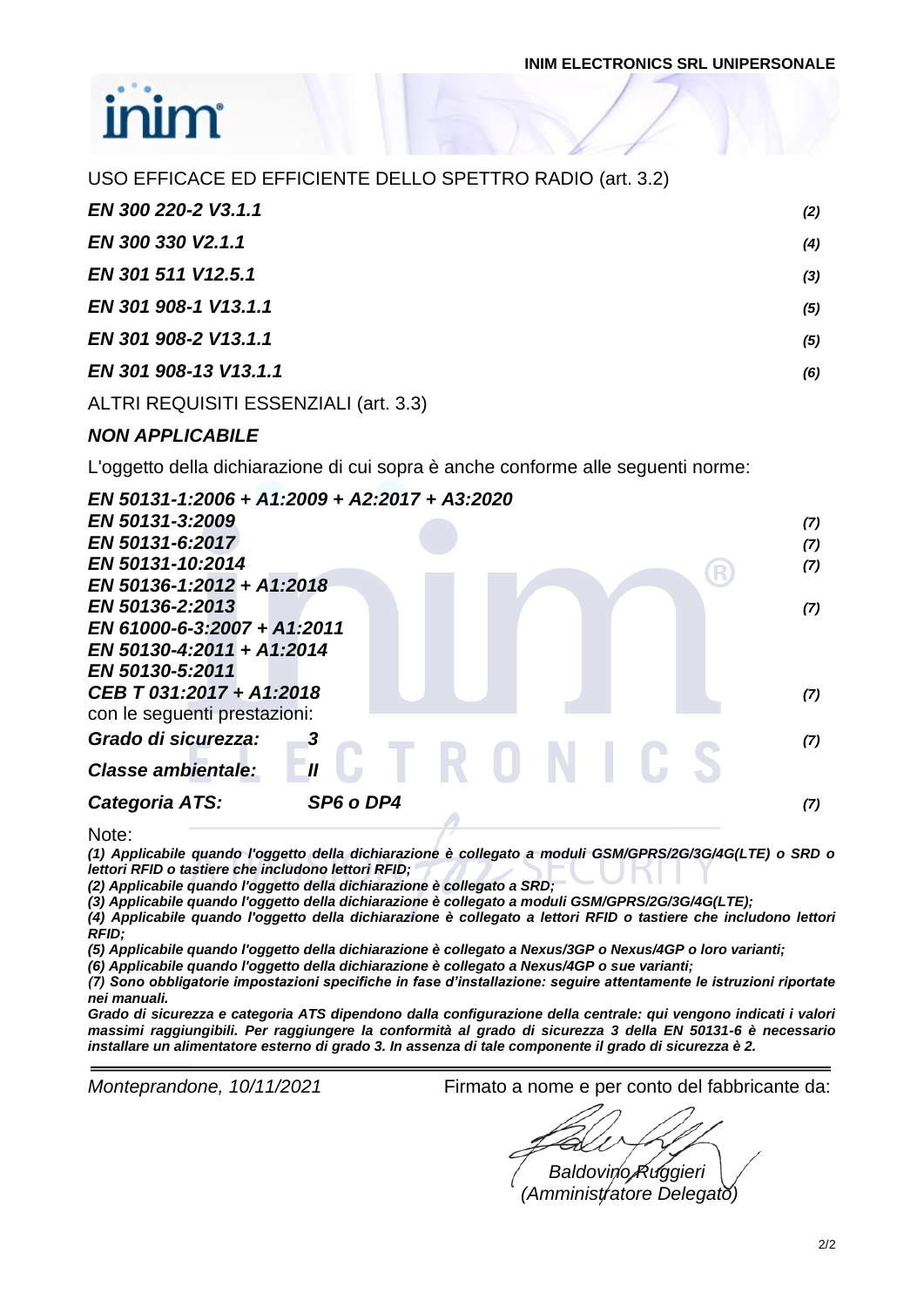## EU DECLARATION OF CONFORMITY

No. *2111026*

Product model/product:

inim

*SmartLiving10100L*

Manufacturer:

### *INIM ELECTRONICS S.R.L. VIA DEI LAVORATORI 10 - FRAZIONE CENTOBUCHI 63076 MONTEPRANDONE (AP) - ITALY tel.: +39 0735 705007, fax. +39 0735 704912 web: [www.inim.biz,](http://www.inim.biz/) e-mail[: info@inim.biz](mailto:info@inim.biz)*

This declaration of conformity is issued under the sole responsibility of the manufacturer.

Object of the declaration:

Product model/product: *SmartLiving10100L*

Description: *Intrusion and hold-up alarm control panel with integrated alarm transmission equipment*

The object of the declaration described above is in conformity with the relevant Union harmonisation legislation:

### *2011/65/EU (RoHSD)*

### *2014/53/EU (RED)*

References to the relevant harmonised standards or references to the other technical specifications in relation to which conformity is declared:

| <b>RoHSD</b>                              |     |
|-------------------------------------------|-----|
| <b>EN IEC 63000:2018</b>                  |     |
| <b>RED</b>                                |     |
| HEALTH & SAFETY (art. 3.1a)               |     |
| EN 62311:2008                             | (1) |
| EN IEC 62368-1:2020 + A11:2020            |     |
| ELECTROMAGNETIC COMPATIBILITY (art. 3.1b) |     |
| EN 301 489-1 V2.2.3                       | (1) |
| Draft EN 301 489-3 V2.1.2                 | (2) |
| Draft EN 301 489-52 V1.1.0                | (3) |
|                                           |     |